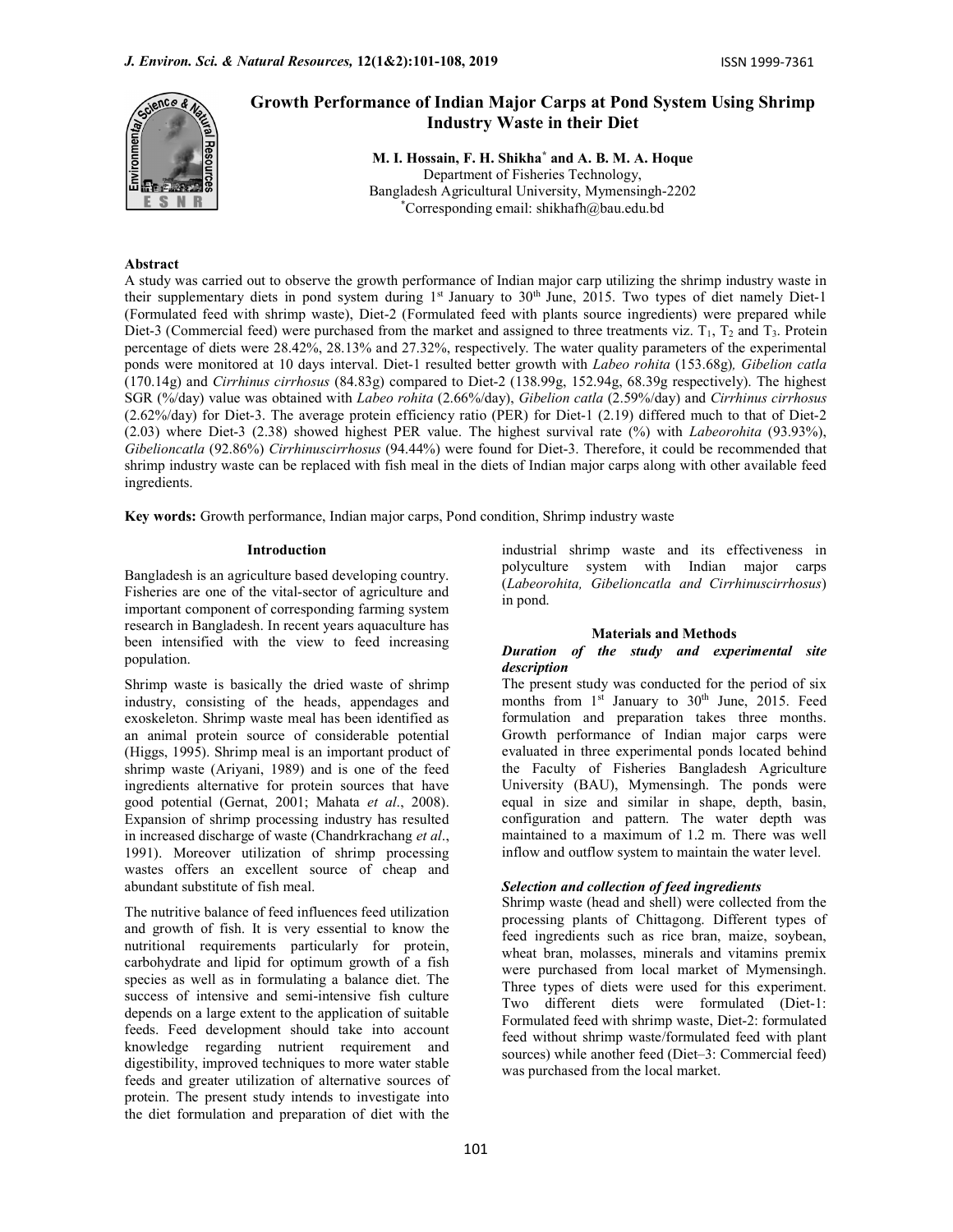### Feed formulation

The experimental Diet-1 was formulated using shrimp waste and other ingredients (rice bran, wheat bran, maize, soybean, salt and molasses) which presented in Table1. The experimental Diet-2 was prepared in the laboratory without using shrimp wastes. Different ingredients such as rice bran, wheat bran, maize, soybean, salt and molasses were used in increased amount to make the total unit volume 100 g (Table 1). On the other hand, Diet-3, the commercial one was purchased from the local distributor of Spectra Hexa Feeds Limited which is commonly known as Mega feed.

Table 1. Formulation of Diet- 1 (formulated feed with shrimp waste) and Diet-2

| Feed                        | Feed for Indian Major carps   |                                              |  |  |  |
|-----------------------------|-------------------------------|----------------------------------------------|--|--|--|
| ingredient                  | Diet-1 $%$ Or<br>ingredients) | Diet-2 $\left(\% \right)$ of<br>ingredients) |  |  |  |
| Shrimp                      | 40.00                         |                                              |  |  |  |
| waste                       |                               |                                              |  |  |  |
| Soya bean<br>meal           | 24.00                         | 48.00                                        |  |  |  |
| Wheat bran                  | 10.00                         | 12.00                                        |  |  |  |
| Maize                       | 13.00                         | 25.00                                        |  |  |  |
| Rice bran                   | 10.00                         | 12.00                                        |  |  |  |
| Molasses                    | 2.00                          | 2.00                                         |  |  |  |
| Vitamin &<br>mineral<br>mix | 0.50                          | 0.50                                         |  |  |  |
| Salt                        | 0.50                          | 0.50                                         |  |  |  |
| Total                       | 100.00                        | 100.00                                       |  |  |  |

## Feed preparation

All the collected ingredients were ground finely, sieved through small mesh. The ingredients were mixed properly and made into dough and finally made into pellets using a pellet machine. The pellets were dried in solar tent drier. The pellets were allowed to cool in the air, packed in air-tight polythene bags. The following flow diagram (Figure 1) shows the preparation protocol of Diets.



Fig. 1. Protocol for preparation of diets

### Preparation of selected pond

The ponds water were drained out completely and the ponds were exposed to sunlight for about 2 weeks to eradicate all undesirable fish species, insects and other aquatic organisms. Aquatic weeds and grasses on the dykes were removed manually. Repairing of ponds dykes and bottom was done where necessary. The excessive bottom mud was removed from the pond. Lime was applied by spreading homogenously at the rate of 1 kg/decimal in the pond. After 7 days of lime application, ponds were filled up with water up to 4 feet from a deep tube-well supply. To enhance the growth of phytoplankton, organic and inorganic fertilizer were applied in the pond at the rate of 150 g Urea/decimal, 100 g T.S.P/decimal and 5 kg cattle manure/decimal.

### Experimental design

The experiment was conducted in three treatments each with three replication. Three different diets were assigned to three different treatments viz.  $T_1$ ,  $T_2$  and  $T_3$ for pond. In this experiment Diet-1, Diet-2 and Diet-3 were used as the treatment 1, 2 and 3, respectively. The species combination given in different treatments were Rui (Labeo rohita), Catla (Gibelion catla) and Mrigal (Cirrhinus cirrhonus). The fish was stoked at the rate of 100/decimal in different treatments. The most common and suitable three species poly-culture ratio 40: 30: 30 (Catla: Rui: Mrigal) were followed in case of fingerling stocking. Before releasing the fingerling in the pond the initial weight was measured. Fish were fed at a rate of 10% of their body weight for the first one week which was gradually reduced to 8% for the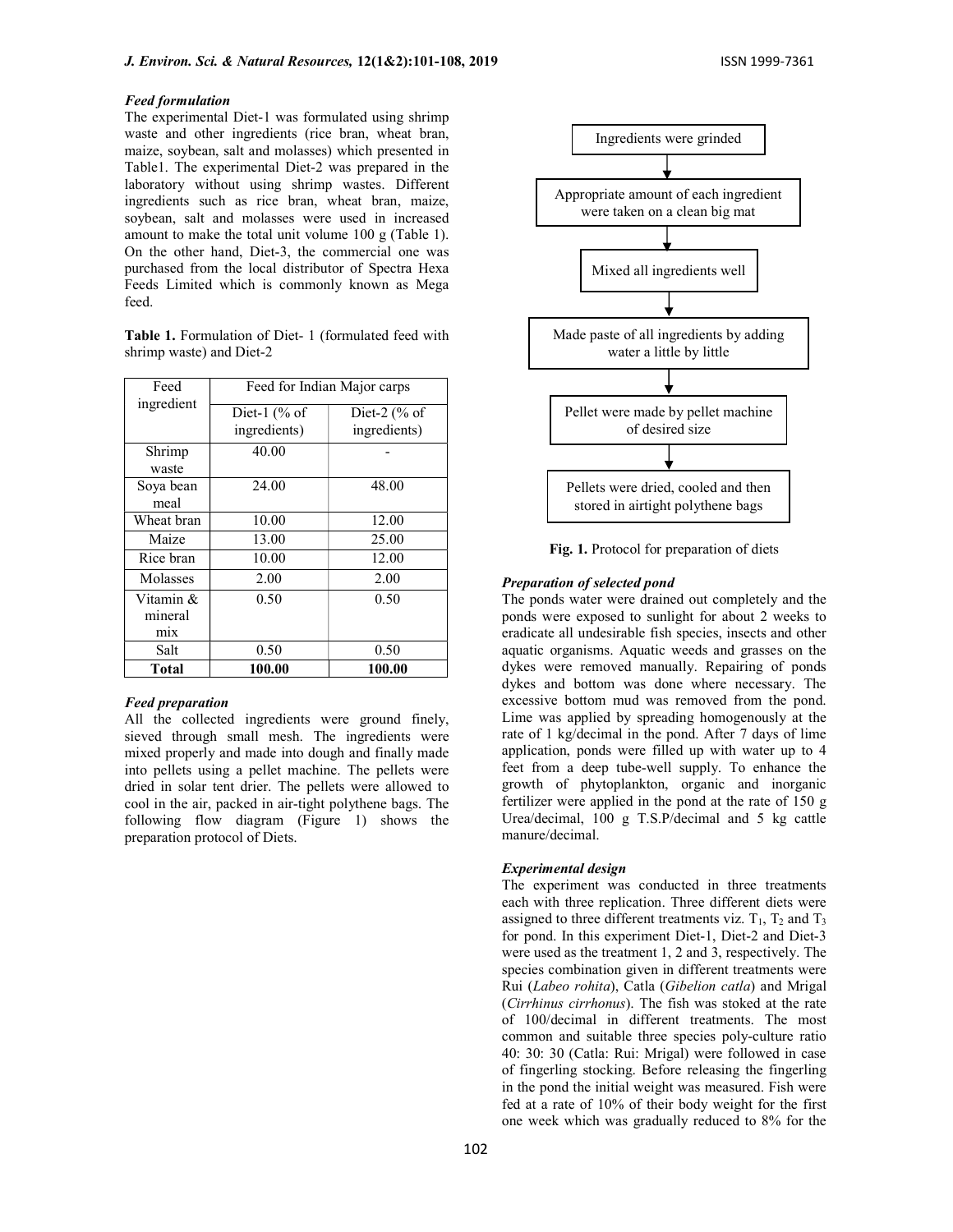next seven weeks and 6% for the last four weeks. The feed was supplied using feed spreading method manually. Fish was fed twice daily, half of the ration in the morning between 8.30 to 9.30 am and another half in the afternoon between 4:30 to 5:30 pm.

### Sampling of fish

Sampling of fish was done to observe the growth of fish and to adjust the feeding rate by using a cast net. Growth of fish in the sampling was measured by using a digital electronic balance.

## Water quality parameters

Some important water quality parameters such as water temperature (ºC), dissolved oxygen (mg/l), and pH were measured during every sampling day. The sample collection were done between 8.30 to 9.30 am.

### Analysis of proximate composition

Proximate composition of all individual feed ingredients and prepared feeds from those ingredients were analyzed in the Fish Processing Laboratory, Department of Fisheries Technology, Bangladesh Agricultural University, Mymensingh, Bangladesh according to the methods described in the Association of Official Analytical Chemists (1990) with slight modification.

### Analysis of experimental data on growth

Experimental data collected during the growth trial were used to determine the growth performance by following growth parametersWeight gain = Mean final fish weight —Mean initial fish weight

% weight gain = 
$$
\frac{\text{Mean final weight} - \text{Mea } \text{ initial weight}}{\text{Mean initial weight}} \times
$$
100

$$
SGR (\% / day) = \frac{1nW_2 - 1nW_1}{T_2 - T_1} \times 100
$$

Where,  $W_2$  = Final body weight (g) at time  $T_2$ 

$$
W_1
$$
 = Initial body weight (g) at time T<sub>1</sub>

 $FCR = \frac{Amount \ of \ feed \ (kg)}{100}$ Live weight gain (kg)  $PER = \frac{Live weight gain (kg)}{Amount of protein fed (kg)}$ 

### Data analysis

Data obtained from the present experiment were analyzed statistically to measure growth performance of different fish species in different treatments. Data were entered into the MS Excel to done simple statistics and XLSTAT for analysis of variances (ANOVA). The mean value was compared by Duncan Multiple Range Test at 5% level of significance.

### Results and Discussion

## Proximate composition of different feed ingredients Proximate composition of different feed ingredients used in diets preparation such as rice bran, wheat bran, maize, soybean and shrimp waste were presented in Table 2.

| Name of<br>Ingredients | Proximate composition of feed ingredients used for diet preparation |                    |                  |                       |  |  |  |  |
|------------------------|---------------------------------------------------------------------|--------------------|------------------|-----------------------|--|--|--|--|
|                        | <b>Crude Protein</b>                                                | <b>Crude Lipid</b> | <b>Total Ash</b> | <b>Total Moisture</b> |  |  |  |  |
| Rice bran              | $13.59 \pm 0.38$                                                    | $12.73 \pm 0.92$   | $12.19 \pm 1.13$ | $14.67 \pm 1.78$      |  |  |  |  |
| Wheat bran             | $14.13 \pm 0.56$                                                    | $5.72 \pm 0.43$    | $4.69 \pm 0.28$  | $10.17 \pm 1.08$      |  |  |  |  |
| Maize                  | $14.57 \pm 0.71$                                                    | $10.46 \pm 0.89$   | $3.53 \pm 0.47$  | $12.78 \pm 1.24$      |  |  |  |  |
| Soybean                | $49.16 \pm 0.82$                                                    | $4.18 \pm 0.26$    | $9.54 \pm 1.11$  | $12.78 \pm 0.73$      |  |  |  |  |
| Shrimp waste           | $36.19 \pm 0.28$                                                    | $13.42 \pm 0.67$   | $23.59 \pm 0.21$ | $12.19 \pm 0.57$      |  |  |  |  |

Table 2. Percentage (%) of proximate composition of the feed ingredients

### Proximate composition of diets

The proximate composition of different experimental diets including the control is presented in Table 3. There was a slight variation in protein, lipid, ash and moisture content of different diets.

Table 3. Percentage (%) of proximate composition of the experimental diets

| <b>Contents</b>  | Diets used in the study |        |        |  |  |  |
|------------------|-------------------------|--------|--------|--|--|--|
| $(\% )$ in Diets | Diet 1                  | Diet 2 | Diet 3 |  |  |  |
| Moisture         | 10.74                   | 10.42  | 11.13  |  |  |  |
| Crude Protein    | 28.42                   | 28.13  | 27.32  |  |  |  |
| Lipid            | 6.53                    | 5.84   | 5.45   |  |  |  |
| Ash              | 12.35                   | 11.63  | 9.87   |  |  |  |

In the recent years on the basis of nutrition in freshwater aquaculture have led to the development of new feed formulations for Indian carp (Mohanty et al., 1990; Paul et al., 1998). The proximate composition of factory made feeds is reported to be 20-30 percent protein, 2-4 percent lipid, 10-15 percent fibre, 30-40 percent carbohydrate and 8-10 percent ash and often are claimed to have been enriched with lysine, methionine, vitamins and minerals (Nandesha, 1993). Feeds from plant origin also have been accepted for Indian major carps as the growth in fishes has been reported to be as good as the traditional feed (Patnaik and Das, 1979). In terms of growth, food conversion ratio, protein efficiency ratio, survival rate, diet containing 30% protein level revealed a significantly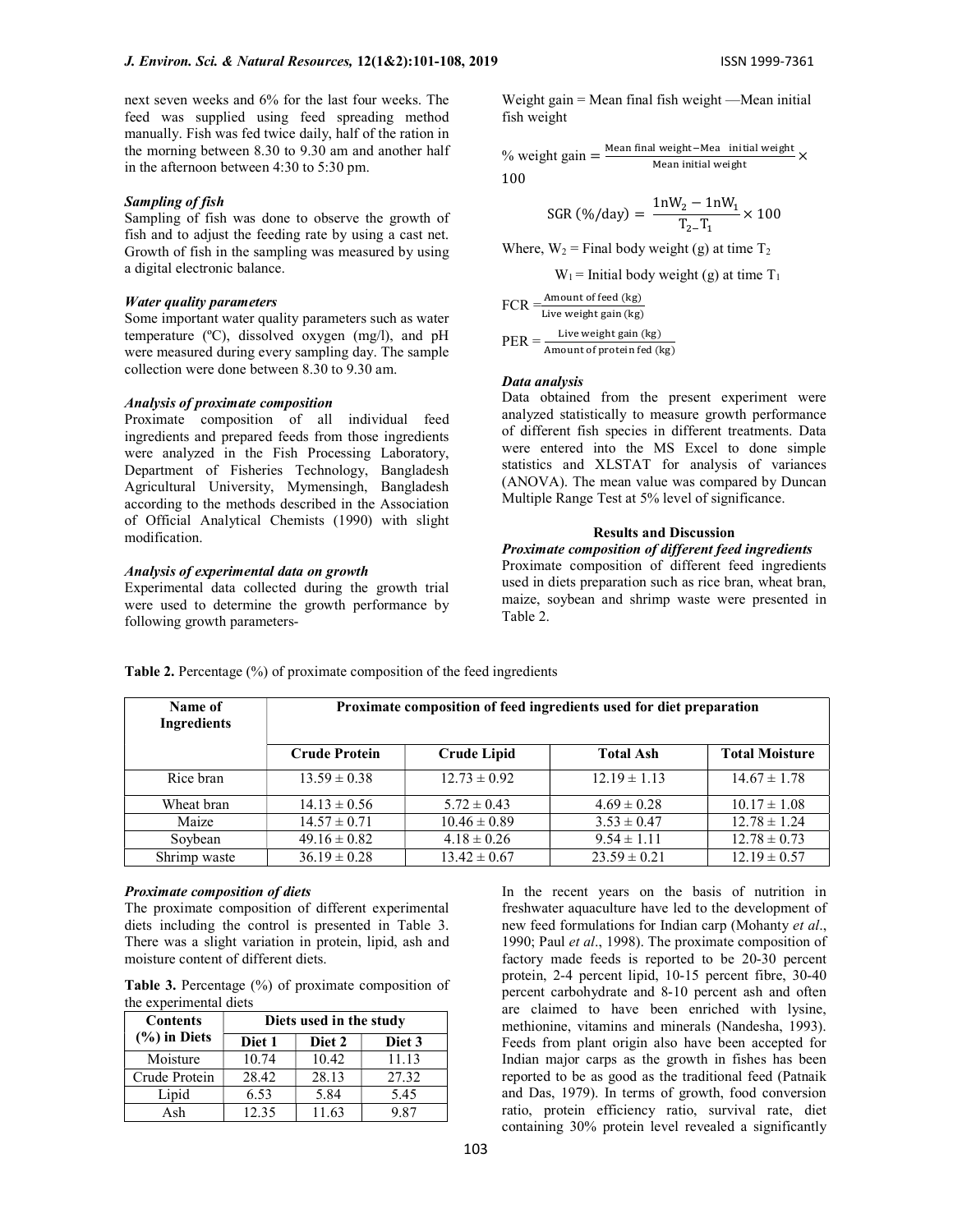(p<0.01) better performance for Labeo rohita in comparison with other diets containing lower or higher protein levels (Singh et al., 2006). Tareque et al. (2009) also reported that, 30% incorporated protein in diet resulted better results with respect of growth and SGR for Labeo rohita, Cyprinus carpio Var. Nudus and Puntiusgonionotus. The results of the present study are more or less nearer to the previous findings.

## Water quality parameters

The water quality parameters (temperature, dissolved oxygen and pH) of the experimental ponds were monitored at every 10 days interval during the experimental period. The mean value of water temperature, dissolved oxygen and pH ranged from 26.5ºC to 29.2ºC, 3.49 mg/l to 5.34 mg/l, and 7.34 to 8.20, respectively in different treatments. The minimum temperature (26.5ºC) and the maximum temperature (29.2ºC) was observed in April and June, respectively in Treatment-1(Pond 1). The highest DO concentration (5.34 mg/l) and the lowest DO concentration (3.49 mg/l) was observed in Treatment-2 (Pond 2) on June and April, respectively. The highest pH value 8.20 was recorded in Treatment-1 (Pond 1) on June and the lowest value 7.34 was observed in Treatment-3 (Pond3) on April. Monthly variation in the ranges and mean values of water quality parameters in different treatments were presented in Table 4.

| <b>Parameters</b>               | <b>Months</b> | <b>Treatments</b>  |                    |                    |  |  |  |  |
|---------------------------------|---------------|--------------------|--------------------|--------------------|--|--|--|--|
|                                 |               | <b>Treatment 1</b> | <b>Treatment 2</b> | <b>Treatment 3</b> |  |  |  |  |
|                                 |               | $(Mean \pm SD)$    | (Mean±SD)          | (Mean±SD)          |  |  |  |  |
|                                 | <b>April</b>  | $26.7 - 28.7$      | $26.5 - 29.1$      | $26.6 - 28.8$      |  |  |  |  |
|                                 |               | $(27.4 \pm 0.92)$  | $(27.4 \pm 0.18)$  | $27.4 \pm 0.99$    |  |  |  |  |
| Temperature                     | <b>May</b>    | $27.2 - 28.9$      | $26.9 - 29.1$      | $27.3 - 28.8$      |  |  |  |  |
| (C)                             |               | $(28.2 \pm 0.88)$  | $(28.1 \pm 1.15)$  | $(28 \pm 0.75)$    |  |  |  |  |
|                                 | June          | $27.4 - 28.7$      | $27.2 - 29.2$      | $27.3 - 28.8$      |  |  |  |  |
|                                 |               | $(28.1 \pm 0.65)$  | $(28.1 \pm 1.01)$  | $(27.9 \pm 0.79)$  |  |  |  |  |
|                                 | April         | $3.69 - 5.18$      | $3.95 - 5.34$      | $3.58 - 5.21$      |  |  |  |  |
|                                 |               | $(3.87 \pm 0.30)$  | $4.79 \pm 0.61$    | $4.59 \pm 0.71$ )  |  |  |  |  |
| <b>Dissolved</b><br>Oxygen (DO, | May           | $3.69 - 4.23$      | $3.58 - 4.89$      | $3.65 - 4.92$      |  |  |  |  |
|                                 |               | $3.87 \pm 0.30$    | $4.09 \pm 0.69$    | $4.23 \pm 0.64$ )  |  |  |  |  |
| mg/l)                           | June          | $3.69 - 4.56$      | $3.49 - 4.71$      | $3.58 - 4.68$      |  |  |  |  |
|                                 |               | $(4.04 \pm 0.46)$  | $(4.13 \pm 0.61)$  | $(4.19 \pm 0.56)$  |  |  |  |  |
|                                 | April         | $7.68 - 8.12$      | $7.56 - 7.91$      | $7.34 - 8.12$      |  |  |  |  |
|                                 |               | $7.87 \pm 0.21$ )  | $7.77 \pm 0.15$ )  | $7.67 \pm 0.32$ )  |  |  |  |  |
| pН                              | May           | $7.67 - 7.85$      | $7.68 - 7.90$      | $7.78 - 7.92$      |  |  |  |  |
|                                 |               | $(7.77 \pm 0.09)$  | $7.78 \pm 0.11$ )  | $(7.83 \pm 0.07)$  |  |  |  |  |
|                                 | June          | $7.89 - 8.20$      | $7.78 - 7.90$      | $7.79 - 8.11$      |  |  |  |  |
|                                 |               | $8.02 \pm 0.15$ )  | $(7.83 \pm 0.06)$  | $(7.92 \pm 0.16)$  |  |  |  |  |

Table 4. Monthly variation in the ranges and mean values of water quality parameters in different treatments

Temperature plays significant role in fish production. Boyd (1982) reported that the range of water temperature from 26.06 to 31.97ºC is suitable for fish culture. Mollah and Hoque (1978), Rahman et al. (1982), Dewan et al. (1991), Wahab et al. (1995) also reported the surface water temperature ranged from 30.2- 34ºC in polyculture of Indian and Chinese carps. Ali et al. (1982) observed that, water temperature ranged from 20.5 to 30.5ºC in pond during study. Hossain (2000) reported water temperature of ponds range from 26.0 to 32.4°C. All these reports are more or less in agreement with results of the present study.

The Dissolved Oxygen content fluctuated due to photosynthesis process in pond and respiration of the fish. Wahab et  $al.$  (1995) recorded dissolved oxygen ranges from 2.2-7.1 mg/l in nine ponds of BAU campus, Mymensingh in their study. Roy (2001) considered 5.0 to 7.0 mg/l of dissolved oxygen content of water is fair or good in respect of productivity. The

results of the present study are closer more or less to the previous findings.

The present study revealed that the pH value of different treatments ranged from 7.2 to 8.4. Hossain (2000) found a good relationship between pH of pond water and fish culture and obtained satisfactory results at pH  $6.5$  to 9.0. DoF (1998) reported that pH  $5$  to 8 is good for fish culture. Swingle (1961) suggested that neutral to slightly alkaline pH has been found to be most favorable for fish ponds. Mean pH values of present study in different month in different treatments were in the suitable range as reported by other researcher.

## Growth performance of Indian major carps (Labeo rohita, Gibelion catla and Cirrhinus cirrhosus)

Growth performance of Labeo rohita, Gibelion catla and Cirrhinus cirrhosusin different treatments in terms of mean weight gain, percent weight gain, specific growth rate, FCR, PER and survival rate are presented in Table 5. The mean weight gain of Labeo rohita,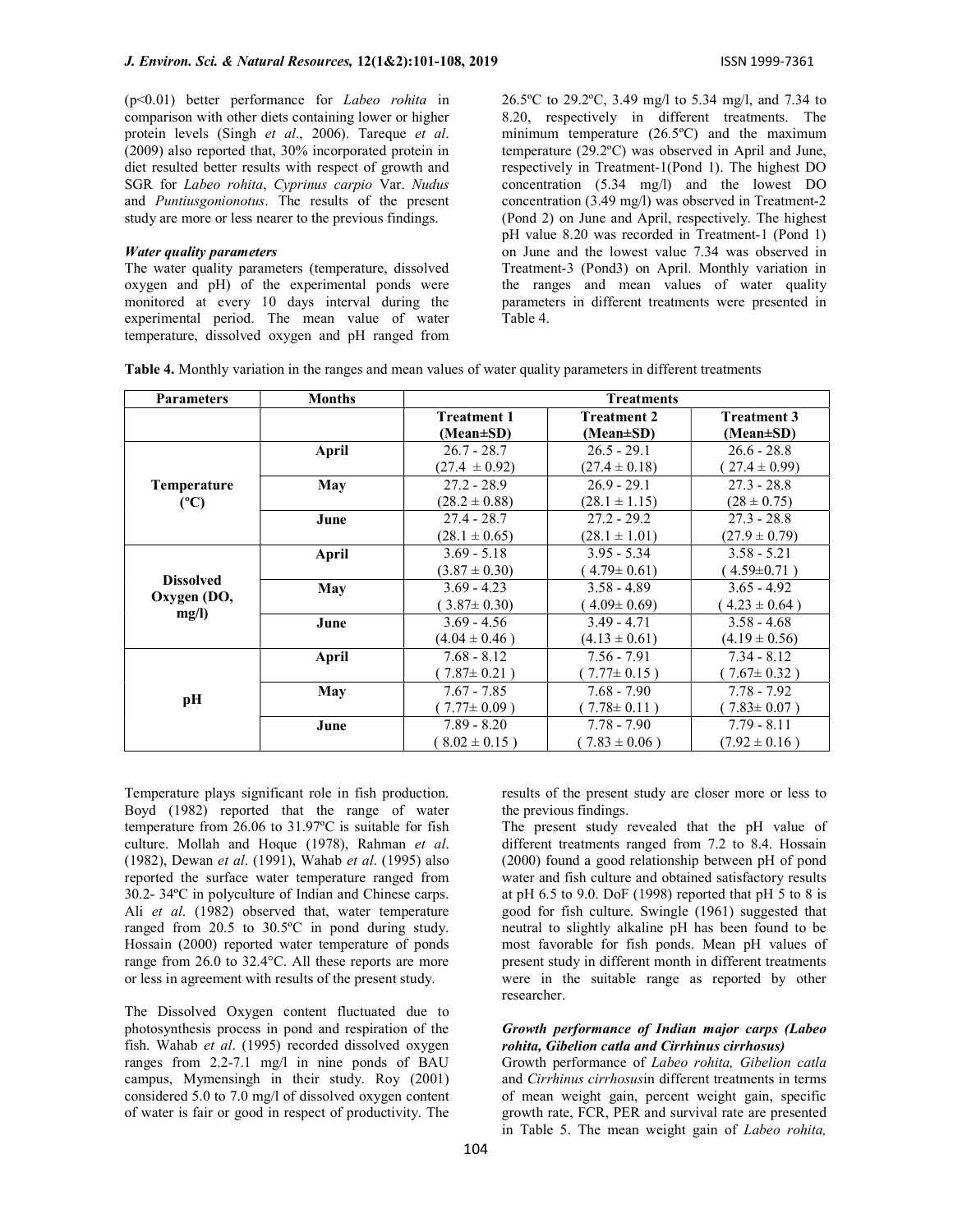Gibelion catla and Cirrhinus cirrhosus in different treatments was significantly different. The highest weight gain of Labeo rohita (164.60 g), Gibelion catla (190.46 g) and Cirrhinus cirrhosus (99.98 g) was

found in Treatment 3. The lowest weight gain among these three treatments was found in Treatment 2. The weight gain in Treatment 1 is average while compared with Treatment 3 and 1.

| <b>Table 5.</b> Growth performance of <i>Labeo rohita, Gibelion catla</i> and <i>Cirrhinus cirrhosus</i> in different treatments |  |  |  |
|----------------------------------------------------------------------------------------------------------------------------------|--|--|--|
|----------------------------------------------------------------------------------------------------------------------------------|--|--|--|

|                      |                     |                                       | <b>Treatments</b>                     |                                       |  |  |  |  |
|----------------------|---------------------|---------------------------------------|---------------------------------------|---------------------------------------|--|--|--|--|
| Growth<br>parameters | <b>Species</b>      | <b>Treatment 1</b><br>$(Mean \pm SD)$ | <b>Treatment 2</b><br>$(Mean \pm SD)$ | <b>Treatment 3</b><br>(Mean $\pm$ SD) |  |  |  |  |
| Mean weight          | Labeo rohita        | $153.68 \pm 1.45^b$                   | $138.99 \pm 1.62^{\circ}$             | $164.60 \pm 1.56^{\circ}$             |  |  |  |  |
| gain                 | Gibelion catla      | $170.14 \pm 1.28^b$                   | $152.94 \pm 1.65$ <sup>c</sup>        | $190.46 \pm 1.80^{\circ}$             |  |  |  |  |
|                      | Cirrhinu scirrhosus | $84.83 \pm 1.51^{\rm b}$              | $68.39 \pm 1.22$ <sup>c</sup>         | $99.98 \pm 1.24$ <sup>a</sup>         |  |  |  |  |
| Percent              | Labeo rohita        | $881.61 \pm 29.32^b$                  | $857.71 \pm 32.27^b$                  | $1024.12 \pm 11.52^{\text{a}}$        |  |  |  |  |
| weight gain          | Gibelion catla      | $853.47 \pm 15.20^b$                  | $761.88 \pm 13.11$ <sup>c</sup>       | $956.73 \pm 22.82^{\text{a}}$         |  |  |  |  |
|                      | Cirrhinus cirrhosus | $831.01 \pm 48.88^b$                  | $804.69 \pm 21.93^b$                  | $986.56 \pm 26.55^{\text{a}}$         |  |  |  |  |
| <b>Specific</b>      | Labeo rohita        | $2.51 \pm 0.03^b$                     | $2.48 \pm 0.04^b$                     | $2.66 \pm 0.01^{\text{a}}$            |  |  |  |  |
| growth rate          | Gibelion catla      | $2.47 \pm 0.01^{\rm b}$               | $2.36 \pm 0.02$ <sup>c</sup>          | $2.59 \pm 0.02^{\text{a}}$            |  |  |  |  |
| $(SGR\% / day)$      | Cirrhinus cirrhosus | $2.45 \pm 0.03^b$                     | $2.42 \pm 0.03^b$                     | $2.62 \pm 0.03^{\text{a}}$            |  |  |  |  |
| <b>FCR</b>           | Combined            | $1.59 \pm 0.11^{\rm b}$               | $1.73 \pm 0.12^a$                     | $1.52 \pm 0.09$ <sup>c</sup>          |  |  |  |  |
| <b>PER</b>           | Combined            | $2.19 \pm 0.23^b$                     | $2.03 \pm 0.15$ <sup>c</sup>          | $2.38 \pm 0.25^{\text{a}}$            |  |  |  |  |
| Survival rate        | Labeo rohita        | $88.89 \pm 4.81$ <sup>a</sup>         | $87.88 \pm 5.25^{\circ}$              | $93.93 \pm 5.25^{\rm b}$              |  |  |  |  |
| $(\%)$               | Gibelion catla      | $89.58 \pm 3.61^{\circ}$              | $92.86 \pm 7.14^{\circ}$              | $92.85 \pm 7.14^a$                    |  |  |  |  |
|                      | Cirrhinus cirrhosus | $94.44 \pm 4.81$ <sup>a</sup>         | $93.33 \pm 11.54^{\circ}$             | $93.33 \pm 11.54^{\circ}$             |  |  |  |  |

S.N: The values in the same rows having similar letter(s) do not differ significantly otherwise differ significantly (p<0.05) as per Duncan Multiple Range Test (DMRT).

Significantly highest percent weight gain was obtained for Labeo rohita (1024.03%), then for Cirrhinus cirrhosus (986.55%) and lowest for Gibelion catla (956.72%) and in Treatment 3. The nearly higher percent weight gain was found in Treatment 1 (where Diet 1 was used formulated with shrimp industry waste).The significant highest SGR (specific growth rate) value was also obtained for Labeo rohita (2.66%/day), then for Cirrhinus cirrhosus (2.62%/day) and lowest for Gibelion catla (2.59%/day) in Treatment 3. SGR (%/day) of Labeo rohita and Cirrhinus cirrhosus in Treament1 and Treatment 2 showed no significance difference with Labeo rohita and Cirrhonus cirrhosus but Gibelion catla showed significance variation among the treatments. The best FCR (food conversion ratio) value was observed in Treatment 3 (1.52  $\pm$  0.09) where Treatment 1 (1.59  $\pm$ 0.11) showed comparatively better result than Treatment 2 (1.73  $\pm$  0.12). The best PER (protein efficiency ratio) value was obtained with Treatment3 (2.38) while Treatment 1 (2.19) showed comparatively better result than Treatment 2 (2.03) among the treatments. The highest survival rate (%) for Labeo rohita (93.93%), Gibelion catla (92.86%) Cirrhinus cirrhosus (94.44%) were found for Treatment 3. There was no significant variation in survival rate among the treatments expect for Labeo rohita in Treatment 3.

Ahmed and Varghese (1992) reported that, the weight of catla, rohu, silver carp and grass carp varied between 187.22 and 267.55 g in a polyculture system during 5 months' rearing period which is slightly higher than the present study. Saha et al. (1997) found that the daily weight gain of catla, rui and mrigal were 0.53g to 0.70g, 0.38g to 0.57g and 0.39g 0.93g. Rahman (1996) reported the daily weight gain of catla, rui and mrigal were 2.57g to 3.44g, 2.08g to 2.75g and 2.53g to 3.21g respectively in BAU campus which is more or less similar to the present study.

The present study revealed that, the SGR (%/day) value of different treatments of Labeo rohita, Gibelion catla, Cirrhinus cirrhosus ranges from 2.51-2.66, 2.47- 2.59, and 2.45-2.62 respectively. Jasmine *et al.* (2011) stated that, the mean SGR (%/day) of catla, silver carp and Golda in different treatments were 1.19 to 1.21, 1.26 to 1.40 and 1.99 to 2.07, respectively. Rahman  $et$ al. (2007) recorded the mean SGR of catla, rohu, mrigal and mahseer in different treatments under polyculture system as 1.09 to 1.12, 1.13 to 1.14, 1.10 to 1.12 and 1.15 to 1.16. Islam (1996) found that SGR (%/day) of catla, rui and mrigal varied from 1.34 to 1.62, 1.66 to 1.89 and 2.51 to 2.68, respectively. The calculated SGR (%/ day) value of the present study is comparatively higher than the above findings of different authors which may due to the differences in experiment diets, time and location.

The mean FCR value ranging from 1.52 to 1.73 in different treatments in the present study which are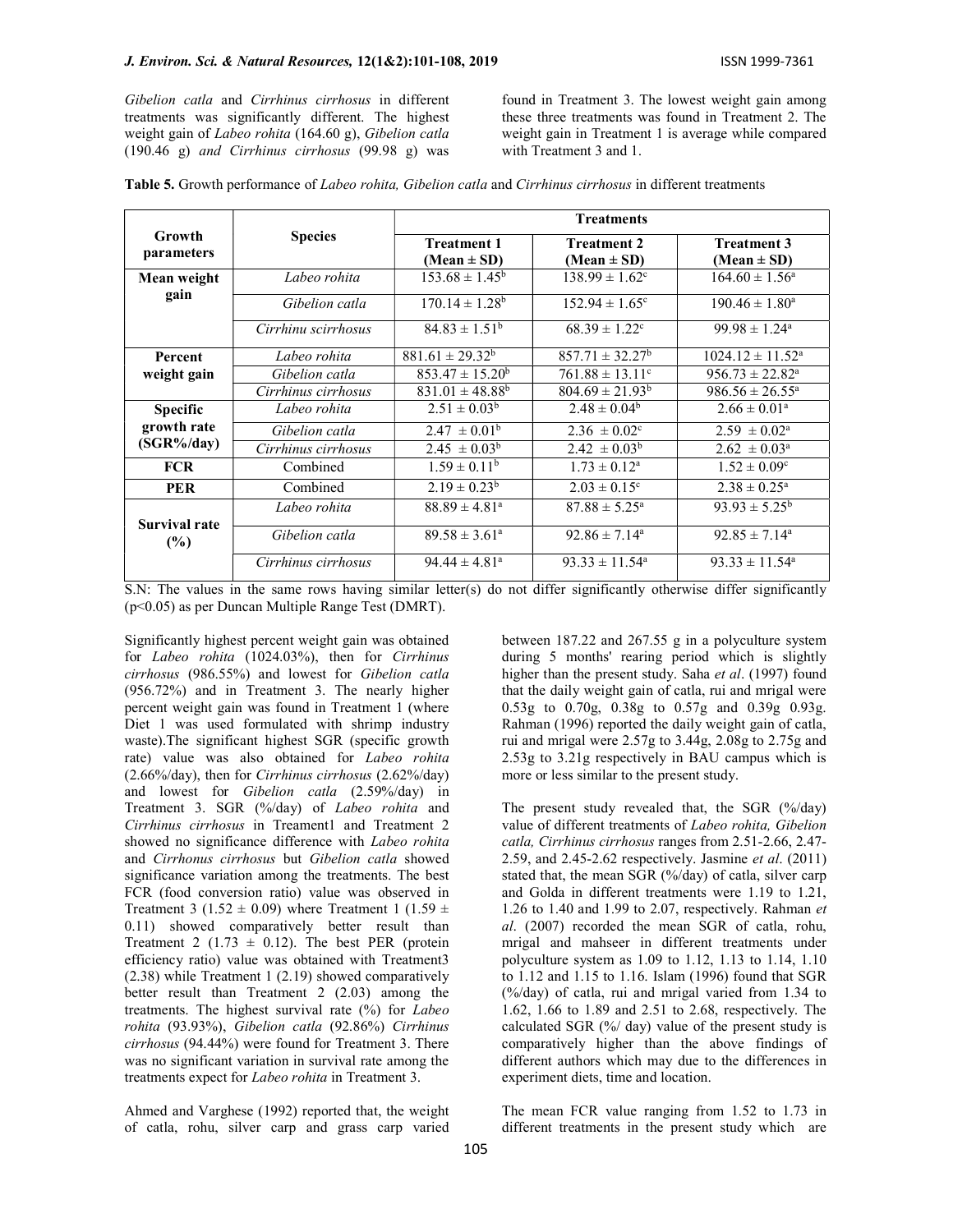comparable with the FCR values of 1.47-1.69 reported by Jena et al. (2002) for carps in various stocking densities. Das et al. (1975) recorded a low FCR value of 1.9, Sinha and Saha (1980) observed higher FCR value of 3.9 even with commercial fish feeds for the polyculture of carp species. Stickney (2005) considered FCR values of 1.5 to 2.0 as good for most aquatic organisms.

The PER value of different treatments ranged from 2.03 to 2.38 in this study which is more or less in agreement with the findings of Jahan el al. (2013). They reported PER value ranged from 2.17-2.37 for Labeo rohita in the performance of soybean meal as a dietary protein source.

Miah et al. (1997) found survival rate of carps ranged from 89.23% to 99.23% in their study which is nearer to the findings of present study but Hossain et al. (1999) observed the range of survival rate (%) from 71.43% to 81.40% which is quite lower than the present one.

# Weight increment (g)

The weight increment every 10 days interval during experiment period of Labeorohita, Gibelioncatla and Cirrhinuscirrhosus are presented in Table 6. The highest weight increment was found in Treatment 3 and the lowest increment was found in Treatment 2 irrespective of fish species.

Table 6. Weight increment (g) of Labeo rohita, Gibelion catla and Cirrhinus cirrhosus in different treatments during the experimental period

| Weight Increment (g) of <i>Labeorohita</i> |         |         |         |         |                                                   |         |         |         |         |
|--------------------------------------------|---------|---------|---------|---------|---------------------------------------------------|---------|---------|---------|---------|
| Time (Days)                                | 10 days | 20 days | 30 days | 40 days | 50 days                                           | 60 days | 70 days | 80 days | 90 days |
| <b>Treatments</b>                          |         |         |         |         |                                                   |         |         |         |         |
| T1                                         | 11.47   | 12.88   | 14.76   | 16.65   | 17.54                                             | 18.92   | 19.77   | 20.56   | 21.13   |
| T <sub>2</sub>                             | 10.32   | 11.98   | 13.24   | 15.57   | 16.19                                             | 16.97   | 17.78   | 18.28   | 18.66   |
| T3                                         | 12.67   | 13.79   | 15.66   | 17.61   | 18.47                                             | 19.55   | 21.46   | 22.43   | 22.97   |
|                                            |         |         |         |         | Weight Increment (g) of Gibelioncatla             |         |         |         |         |
| <b>Time (Days)</b>                         | 10 days | 20 days | 30 days | 40 days | 50 days                                           | 60 days | 70 days | 80 days | 90 days |
| <b>Treatments</b>                          |         |         |         |         |                                                   |         |         |         |         |
| T1                                         | 15.12   | 15.44   | 16.67   | 17.59   | 19.39                                             | 20.19   | 20.54   | 21.31   | 22.88   |
| T <sub>2</sub>                             | 12.89   | 14.34   | 16.23   | 17.19   | 17.65                                             | 17.87   | 18.55   | 18.88   | 19.34   |
| T3                                         | 17.16   | 18.35   | 19.76   | 20.33   | 21.17                                             | 21.73   | 23.17   | 23.63   | 25.17   |
|                                            |         |         |         |         | Weight Increment (g) of <i>Cirrhiniscirrhosus</i> |         |         |         |         |
| Time (Days)                                | 10 days | 20 days | 30 days | 40 days | 50 days                                           | 60 days | 70 days | 80 days | 90 days |
| <b>Treatments</b>                          |         |         |         |         |                                                   |         |         |         |         |
| T1                                         | 7.15    | 7.85    | 8.23    | 8.67    | 9.15                                              | 9.84    | 10.85   | 11.43   | 11.66   |
| T <sub>2</sub>                             | 4.78    | 5.41    | 6.54    | 7.77    | 8.46                                              | 8.69    | 8.88    | 8.91    | 8.96    |
| T3                                         | 9.24    | 10.19   | 10.43   | 10.56   | 11.23                                             | 11.52   | 11.88   | 12.31   | 12.62   |

# Estimation of fish production

Species wise fish production was obtained from different treatments in the experimental ponds for a period of 90 days. The highest net production of Labeo rohita, Gibelion catla and Cirrhinus cirrhosus were estimated 3785.51 kg/ha in Treatment 3 followed by Treatment 1 (3111.85 kg/ha) and Treatment 2 (2942.02 kg/ha), respectively (Table 7).

Table 7. Production of fish in terms of kg/ha during the experimental period

|        | Species wise gross production (kg/ha) |         |        | Species wise net production (kg/ha) |         |                                                                                                      | Total net            |
|--------|---------------------------------------|---------|--------|-------------------------------------|---------|------------------------------------------------------------------------------------------------------|----------------------|
|        |                                       |         |        |                                     |         | Treatments Labeorohita Gibelioncatla Cirrhinuscirrhosus Labeorohita Gibelioncatla Cirrhinuscirrhosus | production $(kg/ha)$ |
| Diet-1 | 127.25                                | 1682.09 | 665.16 | Diet-1                              | 127.25  | 1682.09                                                                                              | 665.16               |
| Diet-2 | 111.42                                | 1667.12 | 531.81 | Diet-2                              | 111.42  | 1667.12                                                                                              | 531.81               |
| Diet-3 | 1383.94                               | 2025.76 | 760.93 | Diet-3                              | 1383.94 | 2025.76                                                                                              | 760.93               |

## Cost analysis of formulated diets

Addition of shrimp industry waste along with other ingredients in the diets of Indian major carp bears a great significance to make a diet cost effective. The calculated price (including all cost) of per kilogram Diet-1, Diet-2 and Diet-3 were 30.19, 37.79 and 40.80 Tk., respectively (Table 8).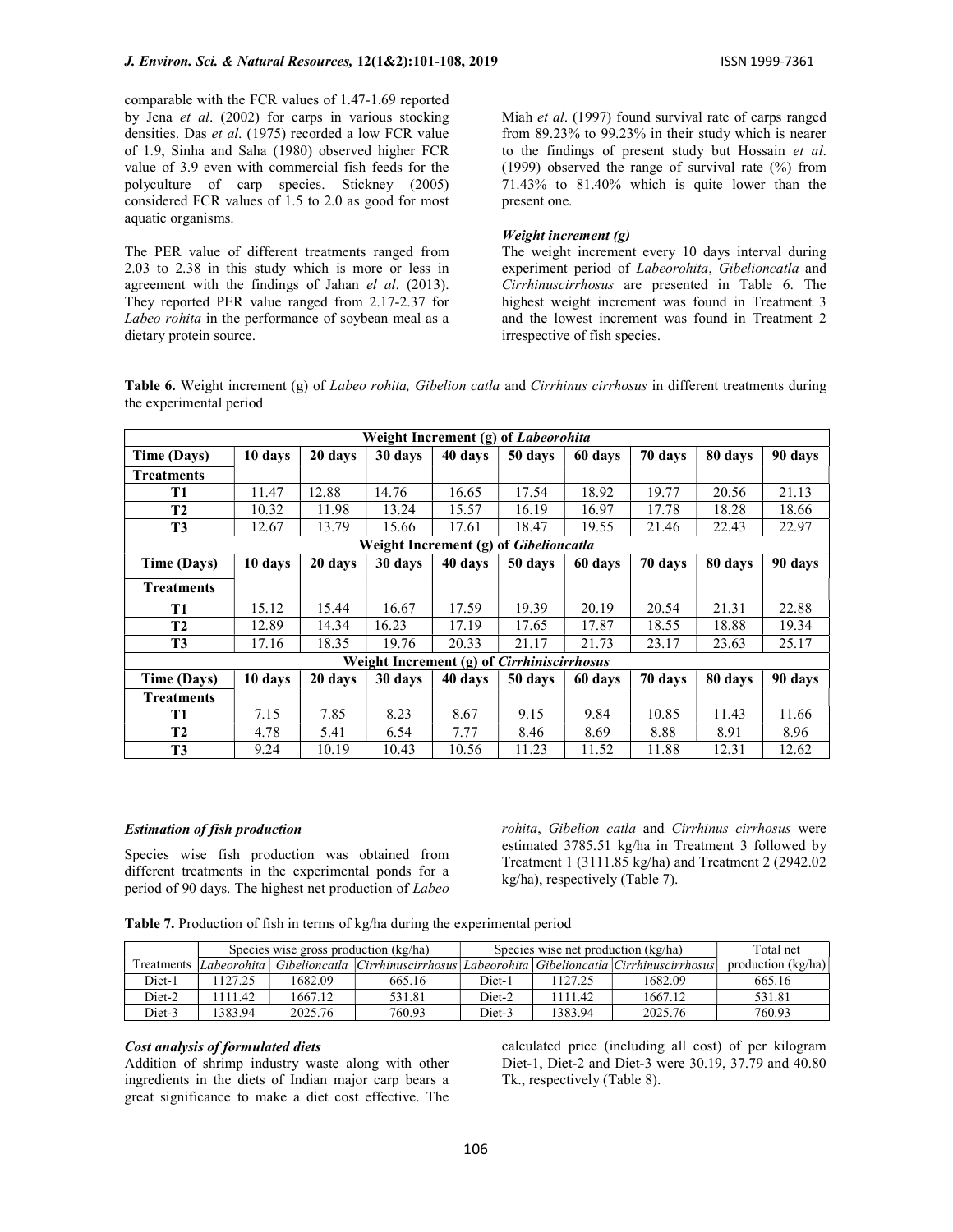| <b>Feed ingredients</b> | Unit price | Diet-1<br>Cost(Tk)<br><b>Amount</b> used<br>(g) |       |                           | Diet-2   |
|-------------------------|------------|-------------------------------------------------|-------|---------------------------|----------|
|                         | (Tk/Kg)    |                                                 |       | <b>Amount</b> used<br>(g) | Cost(Tk) |
| <b>Shrimp</b> shell     | 16.66      | 400                                             | 6.32  | $\theta$                  | $\theta$ |
| Soybean                 | 42         | 240                                             | 10.08 | 480                       | 20.16    |
| Wheat bran              | 30         | 100                                             | 3.00  | 120                       | 3.60     |
| <b>Maize</b>            | 23         | 130                                             | 2.99  | 250                       | 5.75     |
| <b>Rice bran</b>        | 24         | 100                                             | 2.04  | 120                       | 2.88     |
| <b>Molasses</b>         | 60         | 20                                              | 0.80  | 20                        | 0.80     |
| Vitamin premix          | 250        | 5                                               | 2.50  | 5                         | 2.50     |
| <b>Salt</b>             | 20         | 5                                               | 0.10  | 5                         | 0.10     |
| Other charge            |            |                                                 | 2.00  |                           | 2.00     |
| <b>Total Cost</b>       |            | 1000 g                                          | 30.19 | 1000 g                    | 37.79    |

Table 8. Cost estimation of experimental Diets (Diet-1 and Diet-2)

### Conclusion

Therefore, the present study could be concluded as, in terms of weight gain of fishes irrespective of species and also the calculated values for cost per kg diet preparation, use of shrimp industry waste in the supplementary diet of Indian major carp fish culture not only provides better protein percentage but also minimize the diet preparation cost in a significant margin.

### References

- Ahmed I and Varghese TJ. 1992. Compatibility of Macrobrachium rosenbergii (de Man) for polyculture with major carps. In: Proceedings of National Syn Jposium on Freshwater Prawns Marobrachiumspecies, Cochin University Science and Technology, Kochi, 197-199.
- Ali S, Rahman AK, Patwary AR, Islam KHR. 1982. Studies on the diurnal variations in physicochemical factors and zooplankton in a freshwater pond. Bangladesh J. Fish., 2-5: 15-23
- AOAC. 1990. Official Methods of Analysis, 15th ed. Association of Official Analytical Chemists, Washington, DC, USA.
- Ariyani F. 1989.The production of prawn head silage, MS Thesis, The University of South Wales, England.
- Chandrkrachang S, Chinadit U, Chandayot P, Supasiri T. 1991. Profitable spin-off from shrimpseaweed poly culture. *INFOFISH* International, 6: 26-28.
- Das P, Kumar D, Guha Roy MK. 1975.National demonstration on composite fish culture in West Bengal. J. Inland Fish. Soc. India, 7: 112-115.
- Dewan S, Wahab MA, Beveridge MCM, Rahman MH,Sarker BK. 1991.Food selection, electivity and dietary overlap among Plantivorous Chinese and Indian major carps fry and fingerlings grown in extensively managed, rain-fed ponds in Bangladesh,

Aquaculture and Fisheries Management, 22: 227-294.

- DoF (Department of Fisheries). 1998. Matshya Saptah Shankalan, Directorate of Fisheries, Bangladesh.
- Gernat AG. 2001. The effect of using different level of shrimp meal in laying diets. Journal of Poultry Science, pp.633-636.
- Higgs DA, Dosanjh AF, Prendergast RM, Beams RW, Hardy W. 1995.Nutrition and Utilization Technology in Aquaculture. Champaign II. Chapman and Hall. Company, New York, USA, pp. 130-156.
- Hossain MA, Amin MR, Islam MS, Hoque MM. 1999. Comparative growth performancee of reverine and hatchery produced Indian major carps (Catla catla Ham., Labeo rohita Ham. And Cirrhinus mrigala Ham.). Bangladesh J. Zool., 27: 65-73.
- Hossain MY. 2000. Effects of iso-phosphorus organic and inorganic fertilizer on water quality parameters and biological production, MS Thesis, Department of Fisheries Management, Faculty of Fisheries, Bangladesh Agricultural University, Mymensingh.
- Islam MR. 1996.Comparative growth rate of fishes in polyculture and integrated culture system, MS thesis, Department of Fisheries Management, Bangladesh Agricultural University, Mymensingh, 38-41.
- Jahan DA, Hussain L, Islam MA, Naima A. 2013.Evaluation of Soybean Meal as a Dietary Protein Source on the Performance of Labeorohita (Ham.) Spawn Reared under Pond Condition. The Agriculturists, 11(2): 14- 20.
- Jasmine S, Molina M, Hossain MY, Jewel MAS, Ahamed F, Fulanda B. 2011.Potential and Economic Viability of Freshwater Prawn Macrobrachium rosenbergii (de Man, 1879) Polyculture with Indian Major Carps in Northwestern Bangladesh. Our Nature, 9: 61- 72.